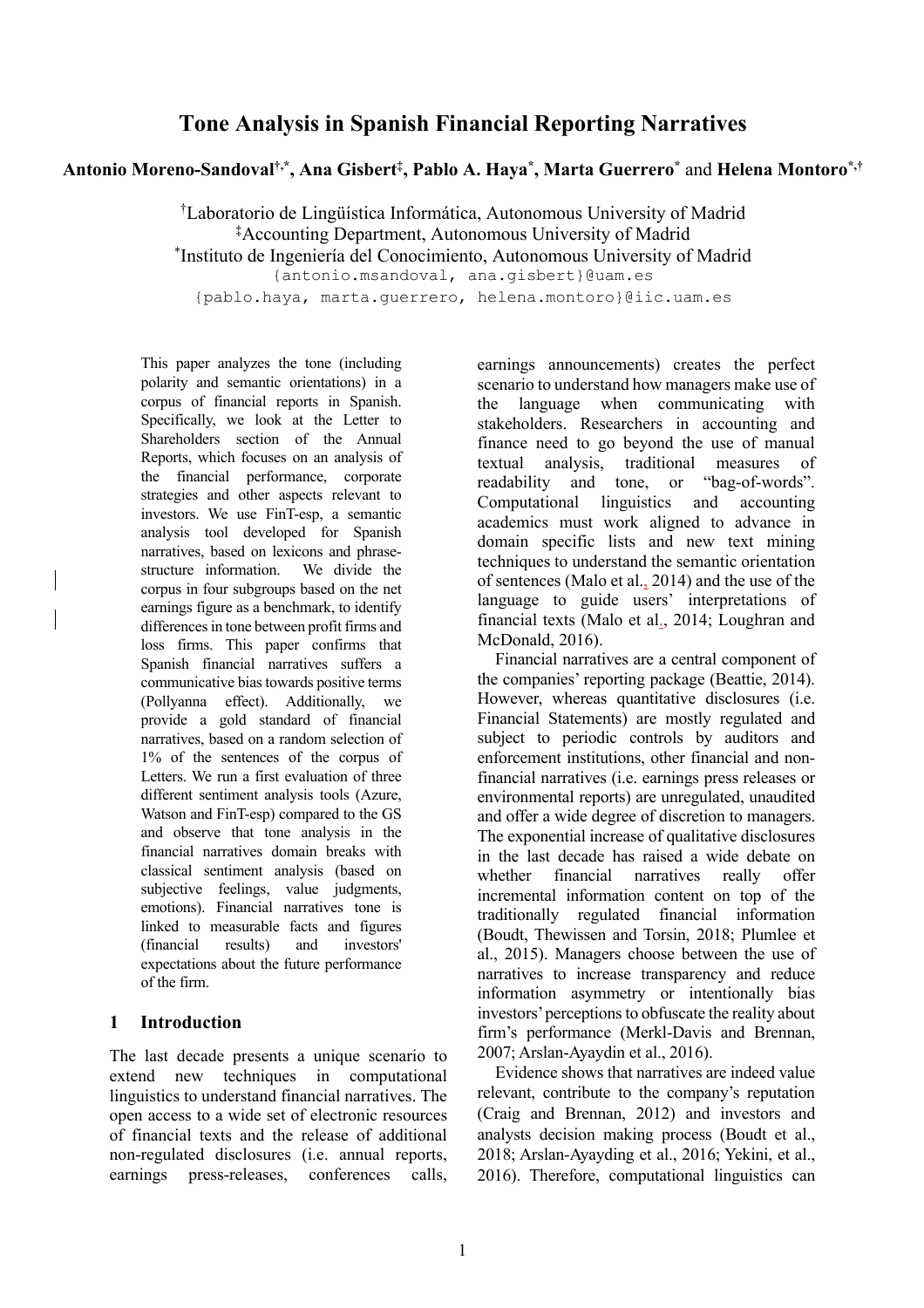play a crucial role in supporting the accounting and finance field to discern about the use and orientation of financial narratives.

The first motivation for this study relies on the idea that company's earnings trend affects the tone of financial narratives. Particularly, for our research question, we investigate whether there are differences in the language orientation (opinion) of the letter to shareholders across benchmark vs. non-benchmark beating companies. We focus the empirical analysis on the letter to shareholders as a document with "*enormous rhetorical importance*" to build credibility and confidence about the company (Hyland, 1998) and influence investors' decisions (Baird and Zelin, 2000; Breton and Taffler, 2001).

Managers' choice to bias or enrich financial information depends on a set of incentives. Previous literature document significant capital market rewards (penalties) for benchmark (nonbenchmark) beating companies (Graham et al. 2005). We consider these capital markets' rewards and potential penalties a clear incentive to manage upwards the tone of narrative disclosures, avoid negative messages and therefore, affect investors' perceptions about the performance of the firm. Previous literature in the US document that managers structure their narratives to manage investors' perceptions about the company performance (Alee and Deangelis, 2015). Li (2008) finds that firms with lower reported earnings have less readable annual reports (10-K) and more recently, Iatridis (2016), Davis and Tama-Sweet (2012) or Feldman et al. (2010), finds that benchmark beating, and high-growth firms tend to use less pessimistic language.

For a final sample of 76 companies listed in the Spanish Stock Exchange, we apply NLP techniques for tone analysis, and we measure the degree of accuracy of the use of these techniques in the domain of financial narratives.

The performance of current sentiment analysis (SA) systems seems less accurate when used in the financial domain compared to other narrative contexts as social media messages. We posit that the underperformance of the different tools is linked to the specific language complexity of financial narratives due to its impact on users' decisions that may affect the company's market value.

In spite of the caveats and limitations, this study is one of the first attempts to identify automatically the tone and semantic orientations of financial narratives in the Spanish language.

## **2 Characteristics of the corpus**

The potential sample consists of 125 companies listed in the Madrid Stock Exchange. For each company, we accessed the corporate website in order to retrieve all the publicly available Annual Reports for the four-year period 2014-2017. However, the Spanish accounting regulation does not require the preparation of this document and therefore it is not available for all companies. We finally retrieved the Annual Reports dataset files in PDF format for a final sample of 76 reports.

Annual Reports have not a standardized format across companies, its content and structure vary significantly and therefore, they are rarely comparable documents. One of the few comparable sections across companies is the *Letter to shareholders*.

Due to the relevance of the "letter to shareholders", we focus the analysis on this specific and relevant section of the Annual Report. The letter to shareholders it is not subject to accounting regulation and it offers managers with a great opportunity to use their writing style to change investors' perceptions about the past, present and future performance of the company (Hooghiemstra, 2010). Previous literature documents that investors decisions are clearly influenced by the information presented in the letter to shareholders (Baird and Zelin, 2000; Breton and Taffler, 2001).

In order to identify differences in the language style across benchmark vs. non-benchmark beating companies, we group companies in groups based on the company's financial performance. For this purpose, we download financial data from ORBIS, a Bureau Van Dijk database with financial information for over 300 million companies across the Globe. ORBIS is key source of financial data for professional and academic use. More specifically, we download the net income figure  $(NI_{it})$  for each sample company across the timeperiod 2013-2017 to classify firms in the following four groups as follows:

• **Group 1**: Companies reporting positive earnings (profits)  $(NI_{it} > 0)$  and improving past performance. That is, increasing earnings compared to the preceding year  $[(\text{NI}_{it} - \text{NI}_{i,t-1})/|\text{NI}_{it}| > 0].$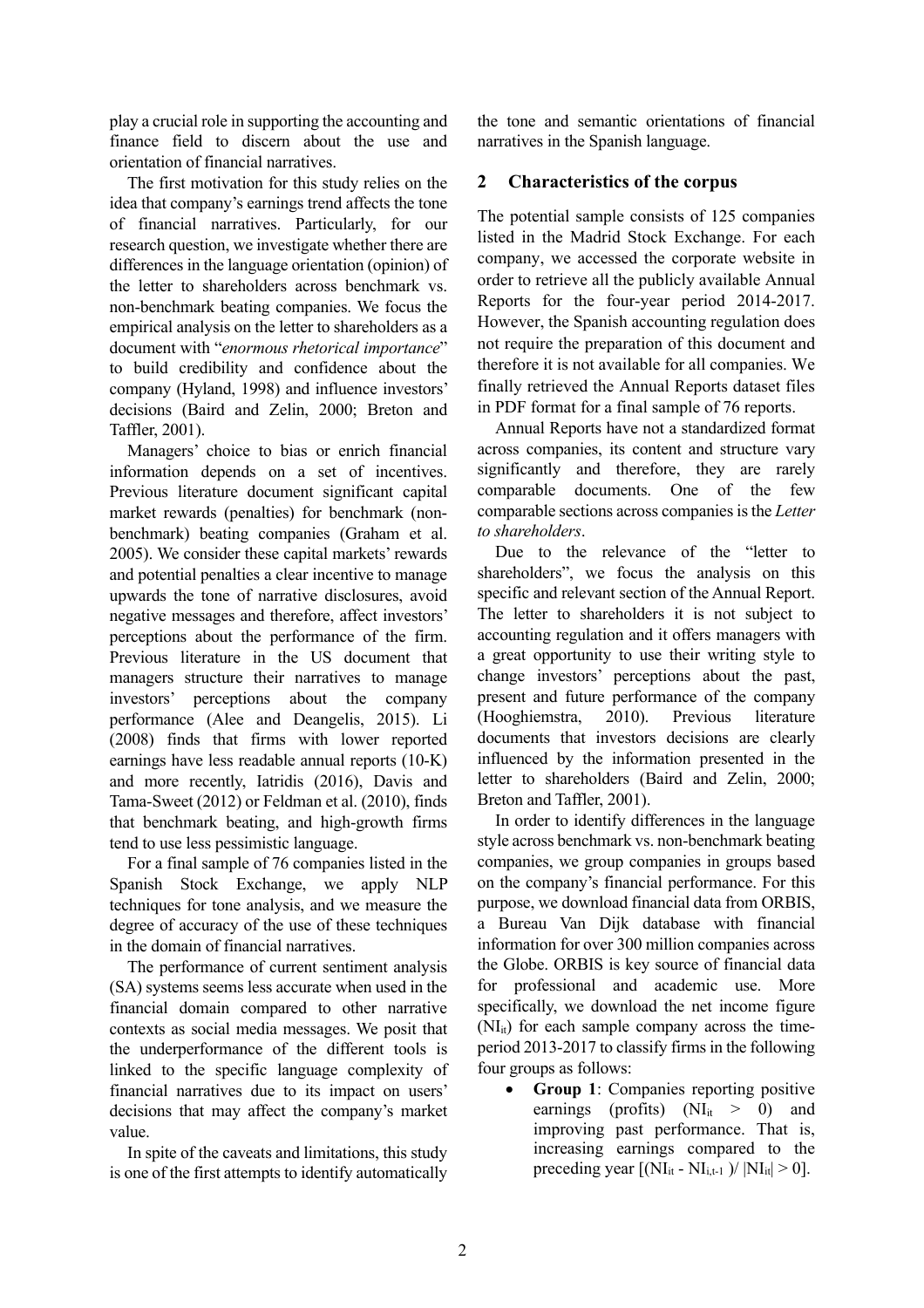- **Group 2:** Companies reporting positive earnings (profits) ( $NI<sub>it</sub> > 0$ ) and declining past performance. That is, decreasing earnings compared to the preceding year  $[(NI_{it} - NI_{i,t-1})/ |NI_{it}| < 0].$
- **Group 3**: Companies reporting negative earnings (losses) ( $NI<sub>it</sub> < 0$ ) but improving past performance. That is, decreasing the amount of losses from the preceding year  $[(NI_{it} - NI_{i,t-1})/ |NI_{it}|) > 0].$
- **Group 4:** Companies reporting negative earnings (losses) ( $NI_{it} < 0$ ) and declining past performance. That is, increasing losses compared to the preceding year  $[(NI_{it} - NI_{i,t-1} / |NI_{it}|)$  < 0].

The initial corpus of the Letter to shareholders was composed of a total of 385 text, 462,189 words, 16,800 sentences, and 8,682 paragraphs (Moreno et al., 2019). However, we excluded from the final corpus those letters for companies with missing net income data in the ORBIS database (7 documents).

For the normalization of the corpus, each letter is in a separate file -encoded in UTF-8-, one sentence per line and double carriage return separating each paragraph.

The final 378 texts are distributed across the four groups as follows (Table 1):

|                             | Num. of texts |
|-----------------------------|---------------|
| Profits / $\Delta$ Earnings | 258           |
| Profits / $\nabla$ Earnings |               |
| Losses / $\Delta$ Earnings  |               |
| Losses / $\nabla$ Earnings  |               |
| Total                       |               |

Table 1: Company classification and number of texts

#### **3 Applying an opinion and semantic tool**

Robo-readers (Malo et al., 2014) can extract opinion and semantic orientations from reports to identify how financial sentiments relate to future company performance. In this article, we apply a sentiment analysis engine to analyze the tone of a corpus of Spanish financial narratives. More specifically, instead of using informal texts in social media (see Section 4.2), we have focused the analysis on the sentiment and opinion in domain specific texts, Letter to shareholders.

We use a lexicon and rule-based sentiment engine instead of an ML classifier, with a general polarity lexicon and a phrased-structure grammar.

The domain-independent lexicon is made up of about 8,000 single word entries and more than 20,000 multiword expressions. The grammar is a modified version of the Spanish FreeLing (Padró and Stanilovsky, 2012). The grammar is used to identify semantic groupings at a phrase-structure level and to project polarity information up to the upper level. The label (Positive 100 to 1; Neutral 0; Negative -1 to -100) assigned to each sentence is the result of the projection of the different phrase units in the construction of the parsing tree (similar to the one described by Malo et al., 2014).

#### **3.1 Preparing the corpus**

The corpus consists of 16,800 sentences, but it includes lines for the names of Presidents/CEOs, their positions and section titles. To remove this irrelevant content for sentiment analysis, we delete all sentences with less than 4 words. The final corpus contains 14,812 sentences to run the opinion engine.

#### **3.2 Output**

We separate the final corpus into the four categories shown in Table 1. The opinion sentiment engine provides a numeric value for each sentence between -1 and 1, where 0 is the neutral value. Overall, the results clearly show that a positive opinion prevails in all categories (see Figure 1).



Figure 1: Opinion for the four categories

These results are consistent with expectations and previous literature that suggests the tendency of managers to present the analysis of the company's financial results from the best possible perspective. Figure 1 shows two remarkable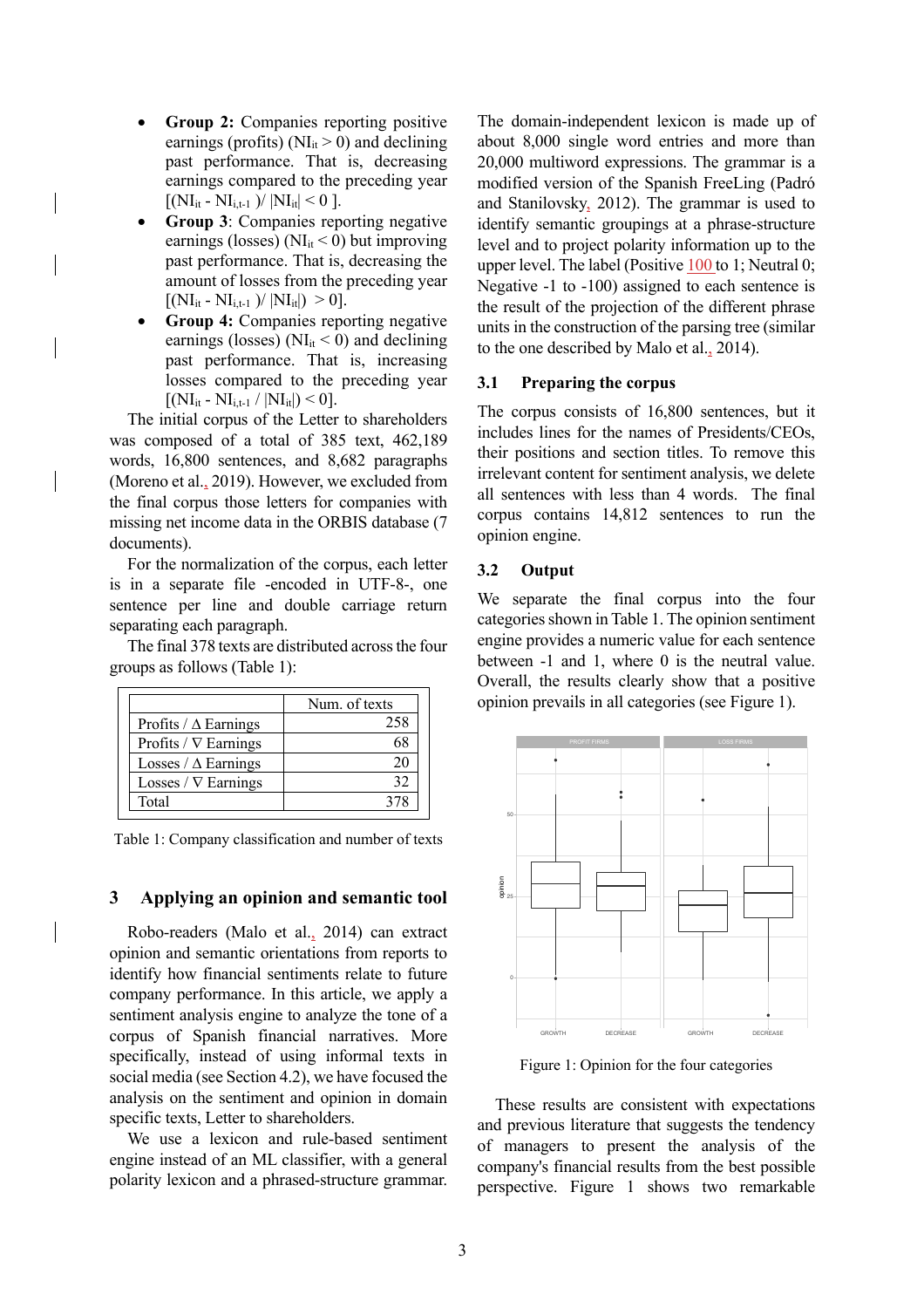results: (1) companies with losses and decreases in performance (group 4) have a higher positive tone compared to companies with losses but increases in performance (group 3); (2) Group 4 companies have a tone similar to group 1. That is, the worst performing companies maintain a positive tone similar to the best performing companies in the narratives of the letter to shareholders.

### **4 Results evaluation**

In order to measure the performance of the opinion sentiment tool, we compiled a "Gold Standard" (FinT-esp GS) annotated by human experts.

### **4.1 Building an evaluation Gold Standard**

The objective of the GS is to assess the accuracy of competing tools and observe the polarity distribution in the financial narratives domain.

**Sample selection:** We randomly selected 1% (148 sentences) of the sentences of the final corpus (14,812 sentences) as a significant representation of the complete dataset. Annotators tag a total of 130 sentences from profit companies and 18 sentences for companies with loss.

**Annotation instructions**: Annotators are informed about the requirement to assess the tone of the sentence from investor's perspective. This implies that the "referee" for disagreements between the two annotators must have financial knowledge:

• **Neutral**: statements without positive or negative judgements about the information (i.e. without adjectives and adverbs, such as "better", "increasingly", "significant", "unfortunately" etc.) Example: "*Nos dirigimos, un año más, a ustedes para informales sobre los resultados del ejercicio 2016 cuyas cuentas se someten a su aprobación*" (Trans. 'Once again, we are writing to inform you of the results for the fiscal year 2016, the annual accounts of which are submitted for your approval'). Additionally, sentences are considered neutral if includes the same amount of both positive and negative statements that compensate with each other and therefore, the tone of the message is neutralized. Conversely, if the number of positive statements predominates the sentence is considered as "positive", "negative"

otherwise. That is, when the number of negative statements predominates.

- Positive: "good news" messages based on real economic facts. Example: "*En Abril del 2017 tenía el placer de comunicarles un inicio de acuerdo con el fondo de pensiones APG para la creación de una Socimi especializada en activos residenciales*." (Trans. 'In April 2017 I had the pleasure to inform you about the beginning of an agreement with the APG pension fund for the creation of a Real Estate Investment Trust specialized in residential assets').
- **Negative**: "bad news" messages or "positive" expressions that mask losses or decreases in earnings. Example: "*Esta presentación se produjo como consecuencia de la demora sufrida dentro del proceso negociador con el pool bancario en referencia a la reestructuración de la deuda*." (Trans. 'This presentation occurred as a consequence of the delay in the negotiation process with the banking pool regarding debt restructuring')

Annotation guides have been created before the manual annotation from a sample of 1% of the dataset different from the one used in the GS.

Percent overall agreement  $= 80.41\%$ Free-marginal kappa  $= 0.71$ Fixed-marginal kappa  $= 0.62$ 

| Table 2: Inter-annotators agreement |
|-------------------------------------|
|-------------------------------------|

**Annotators and "referee"**: Two expert linguists have tagged all 148 sentences independently. In addition, a financial expert has reviewed all the tone assessments and has decided the correct one in case of discrepancy between annotators. Only in few cases, based on her knowledge of the domain, the "referee" has corrected the annotations shared among linguists.

Table 2 shows the inter-annotator agreement for the 148 cases and 3 categories. Noteworthy is the fact that the annotators agreed more in the 130 sentences from the profit companies than in the 18 sentences from loss companies: 82.41% vs. 66.67%. The results are indicative of the difficulty of analyzing the tone of the narratives of companies with financial problems.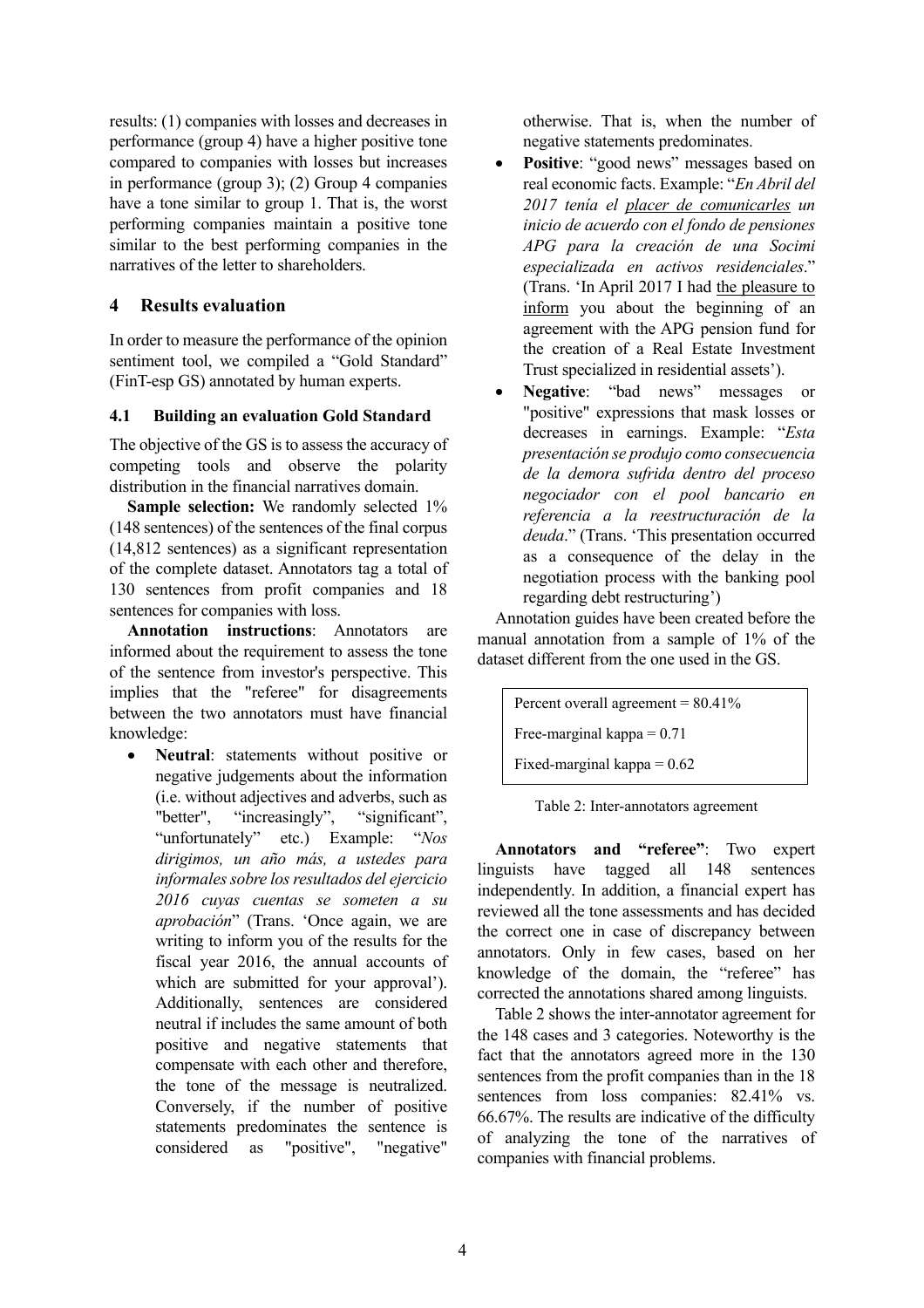Following Fleiss's rule of thumb, kappa values from 0.40 to 0.75 are considered "*intermediate* – *good*." Therefore, the values obtained for the annotation procedure are quite satisfactory.

Finally, the financial expert's revision of the linguists' annotation makes the GS highly reliable for assessing the accuracy of the opinion analysis tools.

#### **4.2 Semantic tone of the GS**

Considering the GS a representative sample of the financial reporting domain, we focus on the distribution of polarity values. Results in Figure 2 show that the positive tone (70%) prevails over the others, with very few negative messages (8%).

These results contrast with the distribution of negative vs. positive tone in other highly studied domain: social media. Taking as a reference the TASS competition<sup>1</sup> developed between 2012 and 2017 for Sentiment Analysis in Spanish datasets, the InterTass2017 reports the following distribution for a Twitter GS with 1,625 tuits: 13% (neutral),  $47\%$  (+) and  $40\%$  (-) (see Figure 3). (Martínez-Cámara et al., 2017).

In Twitter, negative messages are close in number to positive messages. This great difference in polarity distribution forces sentiment systems to make a strong adaptation. The next section explains differences in performance across the three sentiment analysis tools: Watson, Azure, and our FinT-esp. Most tools are usually applied in sentiment analysis in social media (i.e. Twitter). Therefore, we could use to the values of the last competition InterTASS2017 as a reference for the state-of-the-art in Spanish (see Table  $3)^2$ .

| Best systems     | M-F1  | Acc.  |
|------------------|-------|-------|
| $ELiRF-UPV-run1$ | 0.493 | 0.607 |
| RETUYT-sym       | 0.471 | 0.596 |
| $ELiRF-UPV-run3$ | በ 466 |       |

Table 3: Best systems in InterTASS 2017

### **5. Performance comparison of three sentiment tools**

We have chosen two professional applications to evaluate their performance in an unusual domain.

**Microsoft Azure Sentiment Analysis** is included in the Text Analytics API service. It is based on machine learning algorithms and does not require training data. Azure uses neural network technology and word embeddings. The evaluation of each sentence has been done from the demo page**<sup>3</sup>** copying the results into a spreadsheet.



Figure 2: Polarity distribution in the Financial narratives



Figure 3: Polarity distribution in Twitter

**IBM Watson NLU** is a collection of APIs that offer text analysis through NLP<sup>4</sup>. We haven't created a custom model to get specific results that are tailored to the financial domain. In this way, we have maintained the same level of domain adaptation in all three systems. In the case of our lexicon-based system, we have not developed a specific one for financial terms.

<sup>1</sup> http://www.sepln.org/workshops/tass/

<sup>&</sup>lt;sup>2</sup> All the systems participating in TASS 2017 "are based on the use of deep learning techniques as the state-of-the-art in SA in Twitter" (Martínez-Cámara et al. 2017).

<sup>3</sup> https://azure.microsoft.com/es-es/services/cognitive-

services/text-analytics/

<sup>4</sup> https://natural-language-understanding-

demo.ng.bluemix.net/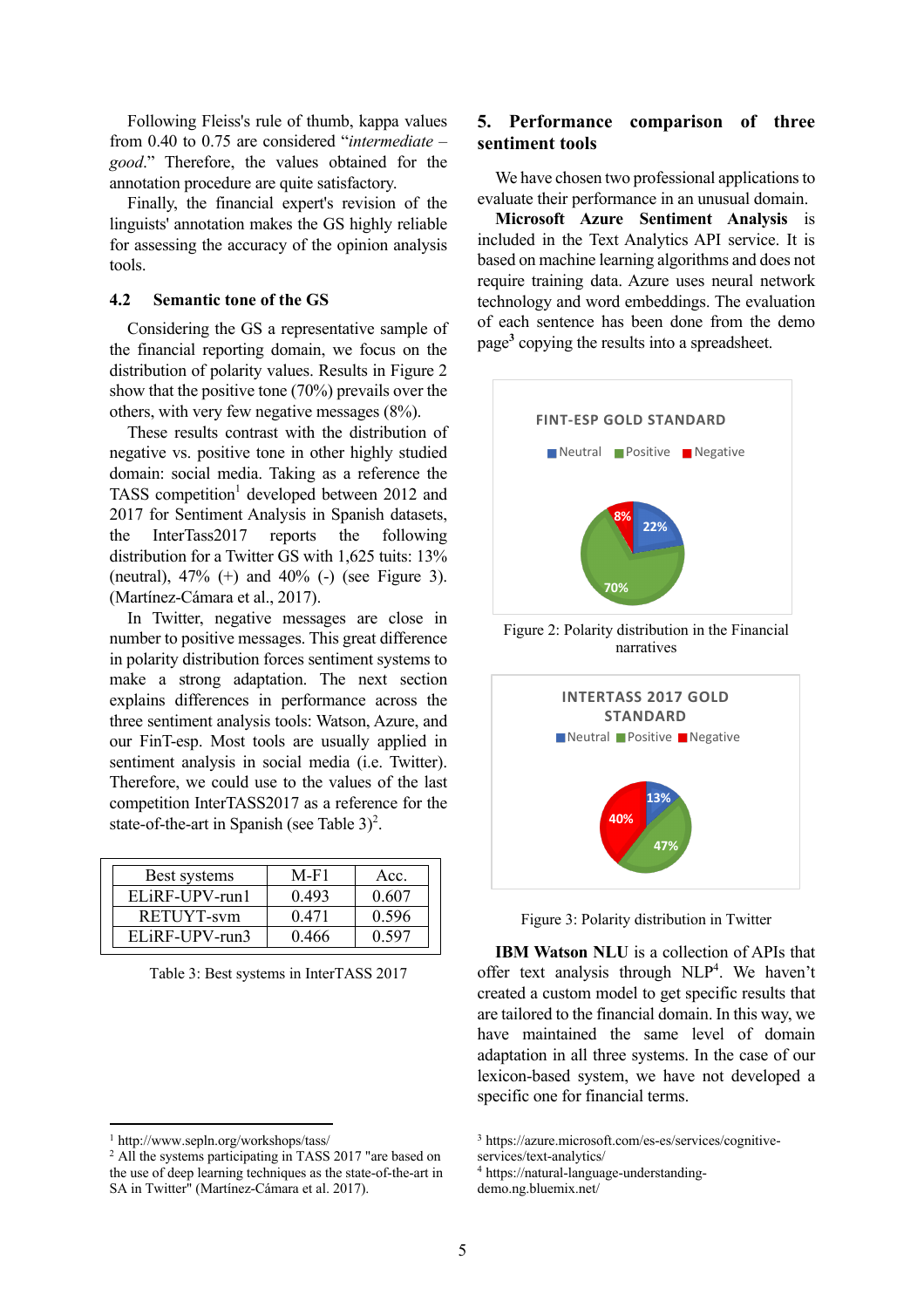|               | Prec | Prec. | Prec. | <b>Macro</b> |      | Recall | Recall | Recall | <b>Macro</b> | F1   |              | F1   | M    |
|---------------|------|-------|-------|--------------|------|--------|--------|--------|--------------|------|--------------|------|------|
|               | N    | $^+$  | -     | Prec.        | Acc. | N      | $^+$   | ٠      | Recall       | N    | F1<br>$^{+}$ | ۰    | F1   |
| <b>Watson</b> | 0.26 | 0.89  | .00.  | 0.72         | 0.43 | 0.88   | 0.32   | 0.08   | 0.43         | 0.41 | 0.47         | 0.15 | 0.54 |
| Azure         | 0.50 | 0.73  | 0.33  | 0.52         | 0.70 | 0.06   | 0.94   | 0.33   | 0.45         | 0.11 | 0.83         | 0.33 | 0.48 |
| FinT-         |      |       |       |              |      |        |        |        |              |      |              |      |      |
| esp           | 0.35 | 0.83  | 0.23  | 0.47         | 0.57 | 0.58   | 0.59   | 0.33   | 0.50         | 0,44 | 0.69         | 0,27 | 0.48 |

Table 4: Results against the FinT-esp Gold Standard



Figure 4: Polarity distribution in the FinT-esp GS and the three systems

Table 4 gives the detailed results of the evaluation, disaggregating the scores by polarity value. Figure 4 shows a wide variety in the performance of the systems, an indicator that each method uses very different technologies.

Azure approximates the distribution of the FinT-esp GS and obtains better results in Accuracy than the other systems (see Table 5). However, MacroF1 scores show that none of the 3 systems meets the objective of classifying the polarity of the sentences acceptably.

In the following section, we examine the peculiarities of the systems and the analyzed sentences.

### **5 Discussion**

A general feature of the systems is that they provide very good precision results with positive sentences (from Azure 0.73 to Watson 0.89). However, in recall only Azure stands out (0.94). Bearing in mind that positive messages account for 70% of the GS, this largely explains why Azure wins in the benchmark  $(0.83 \text{ F1} \text{ score for +}).$ 

Conversely, Azure is the worst at detecting neutrals (F1 score of 0.11). None of the three systems works acceptably with negative messages either (F1 between 0.15 and 0.33).

| <b>Systems</b> | $M-F1$ | Acc. |
|----------------|--------|------|
| ELiRE-UPV-run1 | 0.49   | 0.61 |
| Watson         | 0.54   | 0.43 |
| Azure          | 0.48   | 0.70 |
| FinT-esp       | 0.48   | 0.57 |

Table 5: Macro F1 and Accuracy

None of the three systems has been specifically trained for the financial reporting domain. Therefore, it is striking, that each has a very different analysis strategy. Watson is decidedly inclined towards neutral messages, while Azure bets almost exclusively on interpreting sentences as positive. The contingency table displays the distribution of the variables (Table 6).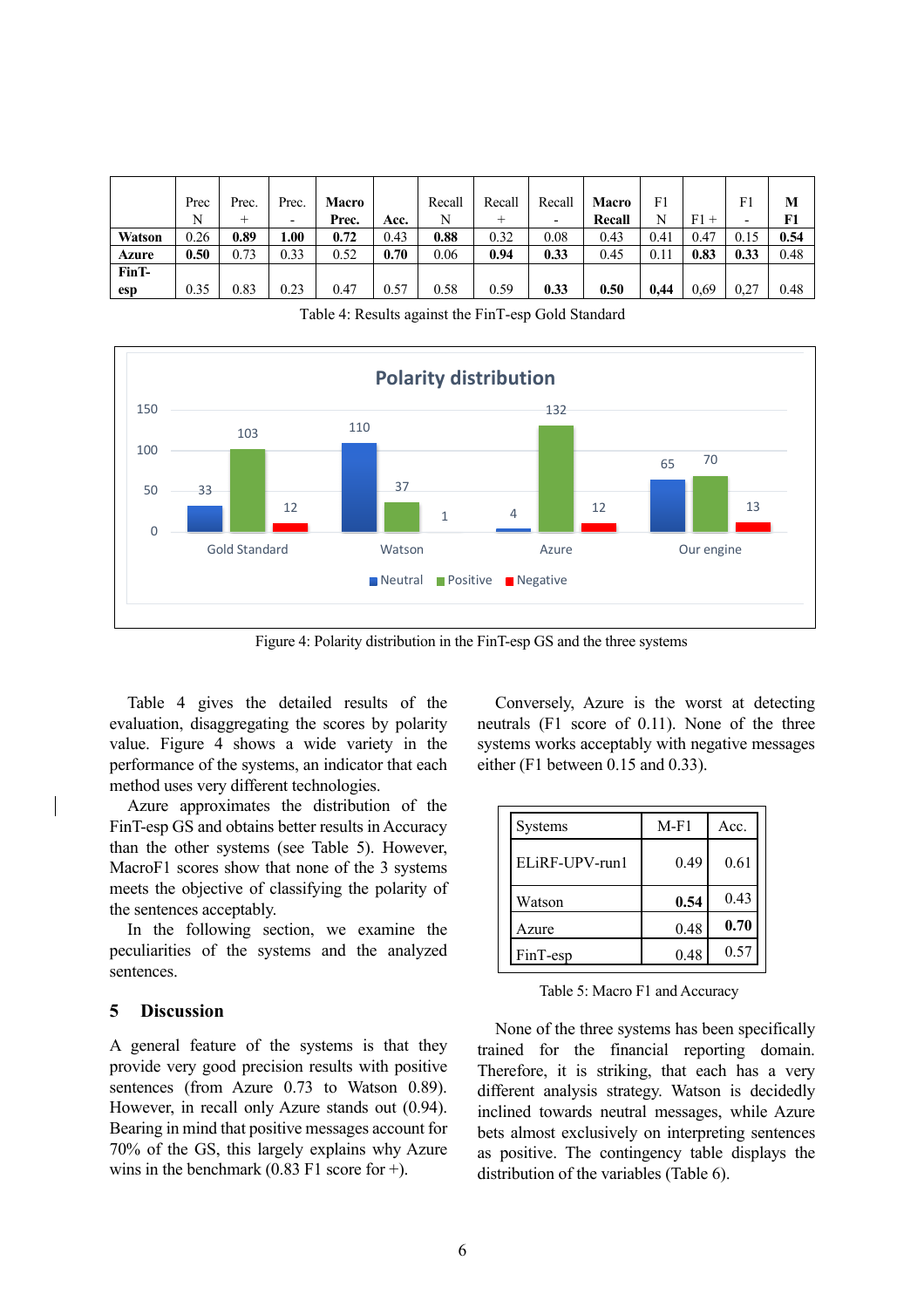Watson and Azure are based on ML technology, whereas FinT-esp is based on a general polarity lexicon and phrase rules. In the test results, the distribution of positives and neutrals is similar. In all three systems, the focus is on the subjective part of the texts and not on the description of the facts. Something that escapes all the tools evaluated here.

|          | FinT-esp       |                |          |  |  |
|----------|----------------|----------------|----------|--|--|
| GS       | negative       | neutral        | positive |  |  |
| negative | 3              | 4              |          |  |  |
| neutral  | 3              | 23             |          |  |  |
| positive | 7              | 58<br>38       |          |  |  |
|          | Azure          |                |          |  |  |
| GS       | negative       | neutral        | positive |  |  |
| negative | 4              | 0              | 8        |  |  |
| neutral  | 4              | $\overline{2}$ |          |  |  |
| positive | 4              | $\overline{2}$ | 97       |  |  |
|          | Watson         |                |          |  |  |
| GS       | negative       | neutral        | positive |  |  |
| negative | $\overline{1}$ | 11             |          |  |  |
| neutral  | $\Omega$       | 29             | 4        |  |  |
| positive |                | 70<br>33<br>0  |          |  |  |

Table 6: Contingency tables

Next, we will show an example of each polarity, where none of the three systems has been able to analyze correctly.

- **Negative**: "*Seguimos siendo líderes, pero nuestro mercado ha quedado reducido al 20% del total*." (trans. 'We are still leaders, but our market has been reduced to 20% of the total'). From the investor's point of view, the strong reduction in the market share is considered as bad news. Azure and the Fintesp system classified the sentence as positive, probably because of the presence of "leaders."
- **Positive**: "*La deuda a diciembre de 2016 se redujo en los últimos doce meses de 305 millones a 188 millones de euros, es decir, hemos bajado 117 millones de euros en un año*." (Trans. 'Debt at December 2016 was reduced in the last twelve months from 305 million euros to 188 million euros, in other words, we have reduced 117 million euros in one year'). Although "debt" is an inherently negative word, the message is positive for investors, as the debt has been drastically reduced. Watson and the FinTesp tool classified the sentence as neutral; Azure as negative.

• **Neutral**: "*A pesar de todo ello, la eficiencia de la actividad en una sola planta se fue poniendo de manifiesto a lo largo del año*." (Trans. 'In spite of all this, the efficiency of the activity in a single plant became evident throughout the year'). In this sentence two opposite movements are neutralized, expressed by "in spite of" and by "efficiency". Azure and the FinT-esp tool classified the sentence as positive. Watson as neutral.

These examples reflect the argumentative complexity of financial narratives. It is common for two opposing ideas to appear in the same sentence. In some cases, they are neutralized but in others one is stronger than the other.

#### **6 Conclusions and future work**

Financial narratives have boosted across the last decade, offering a unique setting to test different computational linguistics methodologies for sentiment analysis across a specific language domain: financial reporting texts. Additionally, whereas most of the current studies have been centered in English financial narratives, the access to non-English financial and non-financial qualitative disclosures offers a great opportunity for sentiment analysis in other languages.

This paper confirms that the Spanish financial narrative suffers the Pollyanna effect (Rutherford 2005). That is, a communicative bias towards positive terms. This bias is consistent with the managers' aversion to communicate bad news that may affect the company's capital market value or the company's reputation. The positive bias in the narratives affects the accuracy of the different semantic analysis tools. Compared to the use of SA techniques in other narrative contexts as the social media, differences in the performance of the three tested systems suggests that the specific language complexity of these texts requires more domainspecific methods for tone analysis. Particularly, across bad-performing companies where sentences including words such as "debt" or "restructuring" can be misclassified as "negative" whereas the overall context of the message is positive. Or bad news related to decreases in performance can be masked with the use of positive expressions (i.e. *we are still leaders, although our market has been reduced to 20% of the total*).

Additionally, the different distribution of polarity in two gold standards is consistent with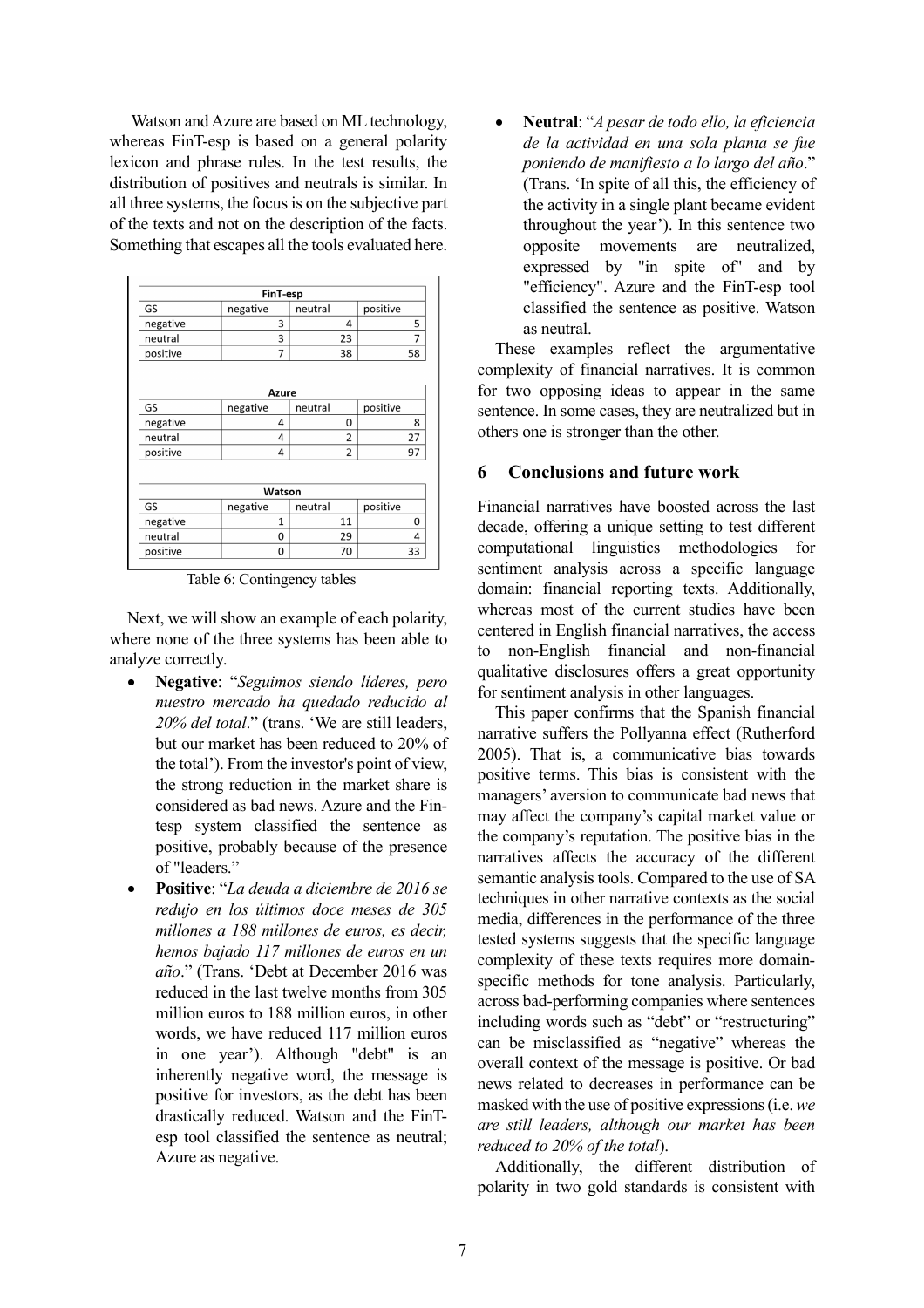Chen, Huang and Chen (2018) who showed that there is a clear difference in the language of "market sentiment of social media data" compared to other "formal reports". In the financial reporting domain, the tone is directly linked to measurable facts (financial performance, sales and gross margin increases, debt reductions, EBITDA), past performance and investors' future expectations about the company. Therefore, while expectations can be measured with classic sentiment analysis, measuring financial facts needs the participation of financial experts to create specialized lexicons, train models and offer a neat assessment of those sentences that present discrepancies. This explains why the three tools evaluated had poor results.

Žnidaršič et al. (2018) have studied the importance of the expressions of "trust" and "doubt" in financial communications, and the correlations with the financial activity of companies. An extension of this article will address lexical and terminological issues based on the FinT-esp corpus.

We contribute to language resources with the compilation of the first corpus of "letters to shareholders" in Spanish. Additionally, we create a gold standard (and the corresponding annotation guidelines) to evaluate opinion systems and we have carried out a first sentiment analysis comparison. Both the corpus and the GS will be freely available to researchers on the project site.

Future work aims to develop a financial polarity lexicon, including verbs and adverbs expressing epistemic modality (probability and certainty) as suggested in Malo et al. (2014). We will also explore Machine Learning methods trained on dataset to classify the tone of financial narratives.

### **Acknowledgments**

This research is supported by Spanish Ministry of Economy and Industry, via the FinT-esp project (TIN2017-89351-R).

#### **References**

- Kristian D. Allee and Matthew D. Deangelis. 2015. The structure of voluntary disclosure narratives: evidence from tone dispersion. *Journal of Accounting Research*. 53 (2): 241-274. https://doi.org/10.1111/1475-679X.12072
- Özgür Arslan-Ayaydin, Kris Boudt and James Thewissen. 2016. Managers set the tone: Equity incentives and the tone of earnings press releases. *Journal of Banking and Finance*, 72 (Supplement):

S132-S147. https://doi.org/10.1016/j.jbankfin.2015.10.007

- Jane E. Baird and Robert C. Zelin II. 2000. The effects of information ordering on investor perceptions: An experiment utilizing presidents' letters. *Journal of Financial and Strategic Decisions*, 13(3): 71-81.
- Gaétan Breton and Richard J. Taffler 2001. Accounting information and analyst stock recommendation decisions: a content analysis approach. *Accounting and Business Research*, 31 (2): 91-101. https://doi.org/10.1080/00014788.2001.9729604
- Vivien Beattie, 2014. Accounting narratives and the narrative turn in accounting research. *The British Accounting Review*, 46(2): 111-134. https://dx.doi.org/10.1016/j.bar.2014.05.001
- Kris Boudt, James Thewissen and Wouter Torsin. 2018. When does the tone of earnings press releases matter? *International Review of Financial Analysis*, 57: 231-245. https://doi.org/10.1016/j.irfa.2018.02.002.
- Chung-Chi Chen, Hen-Hsen Huang and Hsin-Hsi Chen. 2018. NTUSD-Fin: A Market Sentiment Dictionary for Financial Social Media Data Applications. In *Proceedings of the LREC 2018 Workshop "The First Financial Narrative Processing Workshop (FNP 2018)"*. Miyazaki, Japan, pages 59–65
- Russell J. Craig and Niamh M. Brennan. 2012. An exploration of the relationship between language choice in CEO letters to shareholders and corporate reputation. *Accounting Forum*. 36 (3): 166-177. https://doi.org/10.1016/j.accfor.2012.02.004.
- Angela K. Davis and Isho Tama-Sweet. 2012. Managers' use of language across alternative disclosure outlets: earnings press releases versus MD&A. *Contemporary Accounting Research*, 29 (3): 804-837. https://doi.org/10.1111/j.1911- 3846.2011.01125.x
- Ronen Feldman, Suresh Govindaraj, Joshua Livnat and Benjamin Segal. 2010. Management's tone change, post earnings announcement drift and accruals. *Review of Accounting Studies* 15(4):915-953. https://doi.org/10.1007/s11142-009-9111-x
- John R. Graham, Campbell R. Harvey and Shiva Rajgopal. 2005. "The economic implications of corporate financial reporting", *Journal of Accounting and Economics*, 40(1-3): 3-73. https://doi.org/10.1016/jacceco.2005.01.002
- Reggy Hooghiemstra, 2010. Letter to the shareholders: A content analysis comparison of letters written by